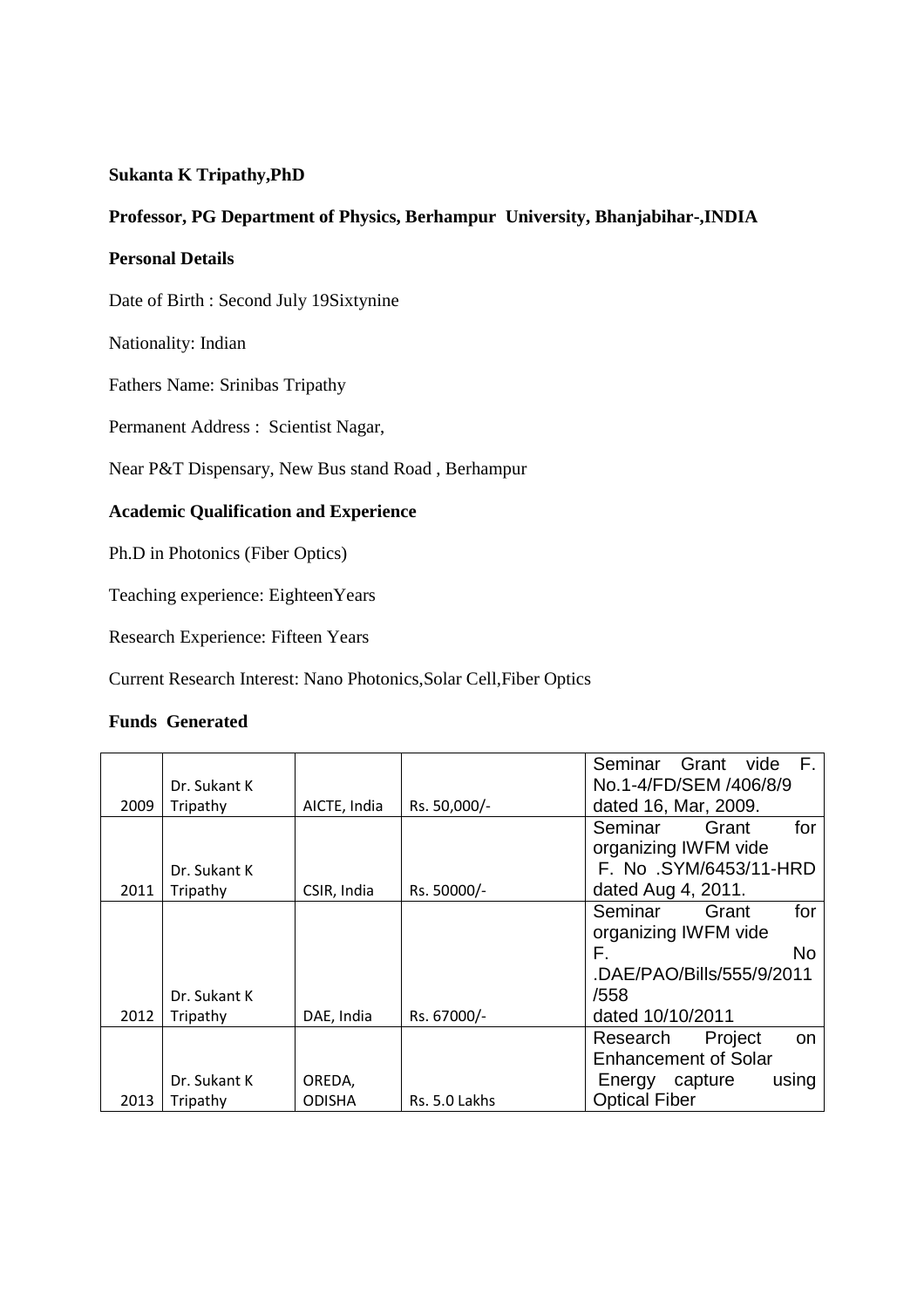| $2014 -$<br>15 | Dr S.K.Tripathy | UKIERI, DST<br>and British<br>Council | 16 lakhs DST share | Development of solution<br>processed CdTe@ZnTe<br>core shell nonocomposite<br>solar cell. |
|----------------|-----------------|---------------------------------------|--------------------|-------------------------------------------------------------------------------------------|
| $2015 -$<br>16 | Dr. S.KTripathy | <b>BRNS, INDIA</b>                    | Rs 60000/-         | Conference grant ICFMST                                                                   |

# **International Workshop/Seminar Organized**

- Orissa Physical Society Convention 2009
- IWFM-2011,with S.M.Bose Drexel University,USA as Convener
- IWNST-2013,with USA Navy as Co Convener,Indian side
- ICFMST-2015.as Convener

### **Wokshop/Seminar attended**

- Photonics 2014 at IIT Kharaghpur Dec13-16 2014
- .Two day Training Program in Lumerical FDTD,at Department of Electronics and Communication Engineering IISc ,Bangalore Jan -2014
- "International Workshop on Nano sensor Science and Technology" between 27th Feb-1st March 2013 at NIST, Berhampur collaborating with Naval Research Lab
- "Photonics-2012" at IIT Madras between 9th -12th Dec 2012.
- "Annual Photonics workshop" between 27th -28th Feb2012 at CUSAT,Cochin
- "International Workshop on Functional and Material" between 25th -26th Dec 2011 at NIST, Berhampur collaborating with Drexel University
- Fiber Optics, Communication, System and Design" at NITTTAR, Chandigarh from 16th March-20th March-2009.
- 26th Convention of Orissa Physical Society and Annual Conference on "Role and Relevance of Physics in Engineering Education" from 14th-15th February-2009, at NIST, Berhampur, Orissa.
- "Free Electron Lasers and Applications" at Devi Ahilya Vishwavidyalaya, School of Physics, Indore from 21st-23rd February, 2008.
- A.I.C.T.E. F.D.P. on Organic Electronics, held at NIST, Berhampur, 23rd June-4th July, 2008. Topic: Organic verses Inorganic optical devices.
- "Fiber Optics: Technology, Components &Applications" at IIT, Guwahati from 3rd-7th December, 2007.
- A.I.C.T.E. F.D.P. on Modeling and Simulation Techniques in Science and Engineering, held at NIST Berhampur, July 6th - July16th, 2007. Topic: Study of optical Bistability in a PCF using Finite Difference Method.
- D.S.T. sponsored 10 day workshop on Sensors for Mining and Mineral Industry, held at NIST, Berhampur, Nov-18 - Nov-30, 2007.
- A.I.C.T.E. F.D.P. on Nanotechnology, held at NIST from 27th March-April8, 2006. Topic: Quantum Dots. Ph.D Students Guided
- Refresher Course in Physics, three weeks, June 7 -26 1999 organized by Institute of Physics Bhubaneswar and Department of Physics Berhampur University.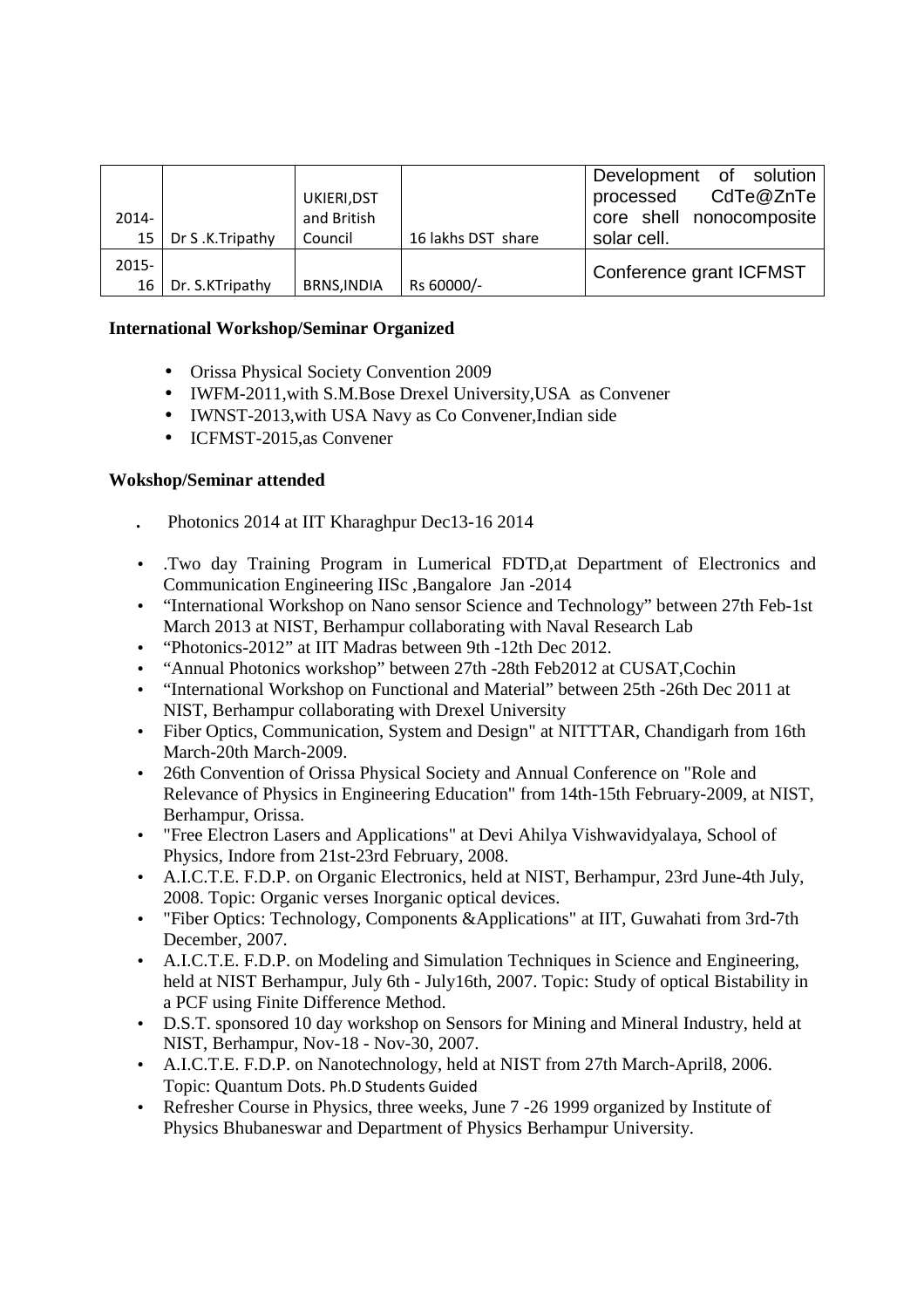### **PhD Students guided**

- Mihir Hota Fiber Optics
- Gopinath Palei Silicon on Insulator
- Lingaraj Sahu Optical Interconnectors
- Nilamber Muduli Optoelectronic
- Deepanjali Mishra- Optoelectronics.
- J.suryanarayan Achary-Photonics

### **Ph,D Students (Present)**

- Ms Sonali P.Dash, Nano Photonics
- Ms Madhulika Sunderray,NanoPhotonics

### **M.Tech. Students(completed)**

- Mrs. Pramita Nayak ,ECE (Past) Fiber Optics Communication
- Ms. Sonali P Dash,ECE (Past) Fiber Optics Communication
- Mr. Ashes K Tripathy, CSE (Past) Computer Generated Holography
- Ms. Smruti Mishra,ECE (Past) Photonic Crystal Fiber
- Ms. Ipsita Dhar ,ECE (Past) Photonic Crystal Fiber
- Mr.Ashish Kumar Hota,ECE (Past)-Fiber Optic Sensor based on PCF/FBG
- Ms Padmalaya Sathapathy(past)-Fiber Optic Sensor

### **Books Edited/ Published**

- Functional Materials with S.M Bose, Drexel University, USA, AIP publisher (2012)
- Material Science and Engineering -Scitech Publisher,2009,2010,2011,2012,2015

### **Membership of Professional bodies**

- Patron Member : Odisha Physical Society
- Life Member: Optical Society of India
- Life Member: Photonics Society of India
- Member: IEEE Photonic Society ,MTT
- Life Member: ISTE

### **Reviewer of**

IEEE Photonics Journal, Journal of Applied Physics (AIP),Journal of Modern Physics(Taylor Francis),Chinese Optics Letter(Taylor Francis),Optical Fiber Technology(Elsevier)

### **Collaborations**